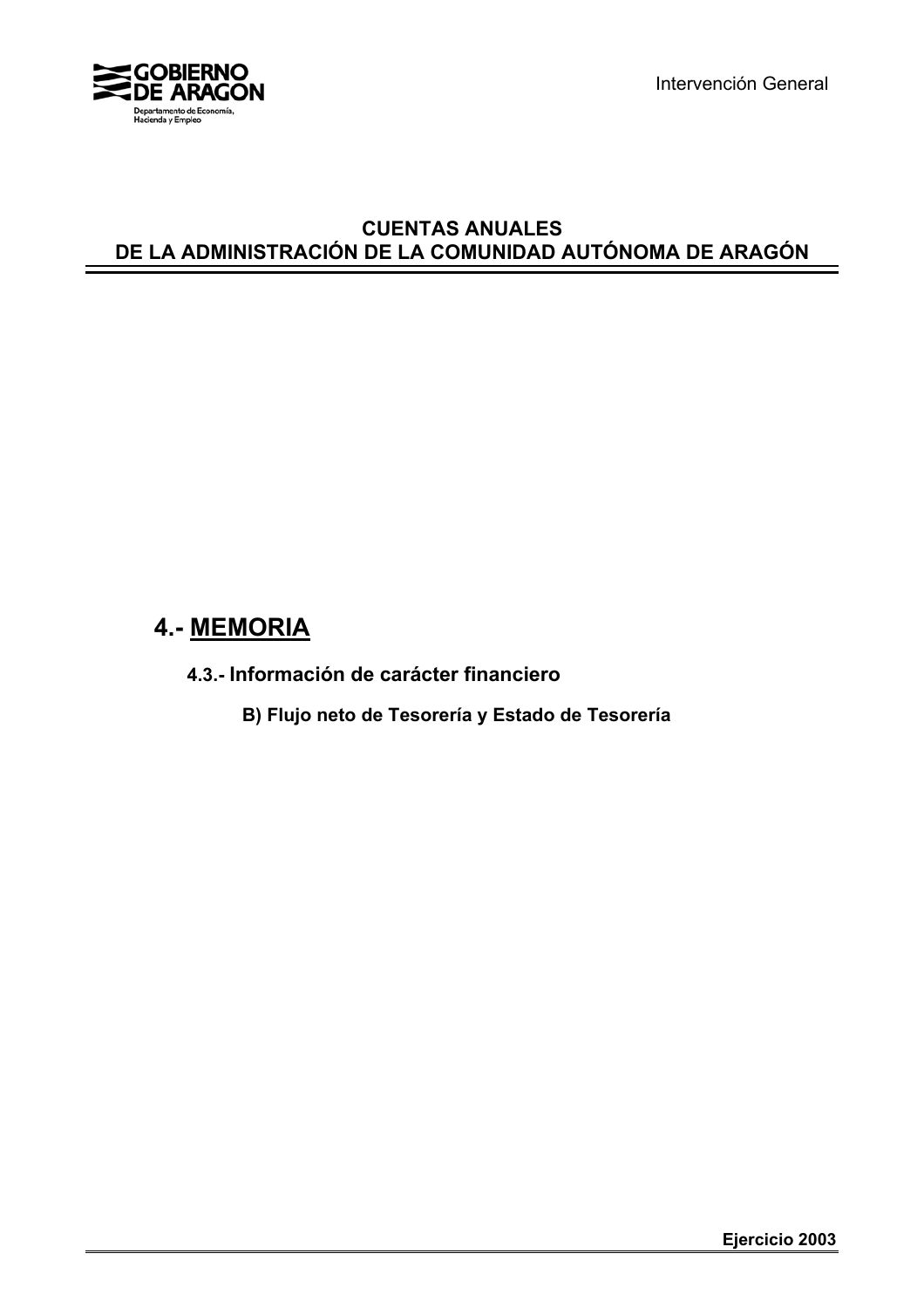# ADMINISTRACION DE LA C.A. (CAN ENERAL CONTABILIDAD DE U E N T A S ) A N U A L E S<br>CONTABILIDAD PUBLICA - EJERCICIO PUBLICA - EJERCICIO PUBLICA - EJERCICIO 2003<br>ESTADO DEL FLUJO NETO DE TESORERIA

| OPERACIONES DE GESTION<br>OPERACIONES DE GESTION<br>1.<br>1.<br>10.378.280,83<br>A\ COMPRAS NETAS<br>A\ VENTAS NETAS<br>B\ SERVICIOS EXTERIORES<br>570.670.380.91<br>114.399.019.85<br>B\ IMPUESTOS DIRECTOS<br>573.692,52<br>\ IMPUESTOS INDIRECTOS<br>\ TASAS, PRECIOS FUBLICOS Y CONTRIBUCIONES ESPECIALES<br>\ COTIZACIONES SOCIALES<br>\ TRANSFERENCIAS Y SUBVENCIONES<br>1.052.062.771,81<br>$C\setminus$ TRIBUTOS<br>$C \setminus$<br>D\ GASTOS DE PERSONAL<br>581.393.302,98<br>90.840.179,64<br>E\ PRESTACIONES SOCIALES<br>1.529.239.034,89<br>TRANSFERENCIAS Y SUBVENCIONES<br>2.202.370.989,29<br>G\ INGRESOS FINANCIEROS<br>G\ GASTOS FINANCIEROS<br>3.861.874,97<br>47.305.366,61<br>H\ OTROS INGRESOS DE GESTION<br>8.542.661,73<br>GASTOS DE FORMALIZACION DE DEUDAS<br>4.814.89<br>2.<br>DEUDAS A LARGO PLAZO<br>A\ EMPRESTITOS Y PASIVOS ANALOGOS<br>ADQUISICIONES DE INMOVILIZADO<br>3.<br>B\ PRESTAMOS RECIBIDOS<br>A\ DESTINADOS AL USO GENERAL<br>94.997.093.78<br>96.154.000.00<br>B\ INMATERIAL<br>7.355.157.27<br>C\ MATERIAL<br>53.459.997,80<br>D\ GESTIONADAS<br>3. ENAJENACIONES DE INMOVILIZADO<br>A\ INMATERIAL<br>E\ FINANCIERO<br>25.480.283,34<br>B\ MATERIAL<br>13.734,19<br>C\ FINANCIERO<br>4.296.369,31<br>4. CANCELACION ANTICIPADA DE DEUDAS A LARGO PLAZO<br>A\ EMPRESTITOS Y PASIVOS ANALOGOS<br>B\ PRESTAMOS RECIBIDOS<br>78.548.146,59<br>4. DEUDAS A CORTO PLAZO<br>C\ OTROS CONCEPTOS<br>A\ EMPRESTITOS Y PASIVOS ANALOGOS<br>D\ PROVISIONES PARA RIESGOS Y GASTOS<br>B\ PRESTAMOS RECIBIDOS<br>C\ OTROS CONCEPTOS<br>ADOUISICIONES DE INVERSIONES FINANCIERAS A CORTO PLAZO<br>A\ EN CAPITAL<br>ENAJENACION/REINTEGRO INVERSIONES FINANCIERAS CORTO PL<br>5.<br>B\ VALORES DE RENTA FIJA<br>A\ INVERSIONES EN CAPITAL<br>B\ INVERSIONES EN VALORES DE RENTA FIJA<br>$C\setminus$ CREDITOS<br>D\ OTROS CONCEPTOS<br>C\ CREDITOS<br>D\ OTROS CONCEPTOS<br>CANCELACION DE DEUDAS A CORTO PLAZO<br>б.<br>A\ EMPRESTITOS Y PASIVOS ANALOGOS<br>6. PRESUPUESTOS CERRADOS<br>A\ OPERACIONES DE GESTION<br>B\ PRESTAMOS RECIBIDOS<br>69.984.227,67<br>C\ OTROS CONCEPTOS<br>B\ DEUDAS<br>C\ ENAJENACION DE INMOVILIZADO<br>D\ ENAJENACION DE INVERSIONES FINANCIERAS A CORTO PLAZO<br>1.837.765,98<br>7. PRESUPUESTOS CERRADOS<br>A\ OPERACIONES DE GESTION<br>238.011.446,03<br>B\ ADQUISICIONES DE INMOVILIZADO<br>45.866.252.14<br>7. CUENTAS NO PRESUPUESTARIAS<br>C\ CANCELACION DE DEUDAS<br>A\ ACREEDORES NO PRESUPUESTARIOS<br>5.868.006.646,68<br>D\ ADOUISICION DE INVERSIONES FINANCIERAS A CORTO PLAZO<br>4.786.111.980,85<br>B\ DEUDORES NO PRESUPUESTARIOS<br>C\ POR ADMINISTRACION DE RECURSOS DE OTROS ENTES<br>8.<br>CUENTAS NO PRESUPUESTARIAS<br>A\ ANTICIPOS DE TESORERIA<br>B\ ACREEDORES NO PRESUPUESTARIOS<br>5.849.485.839,89<br>C\ DEUDORES NO PRESUPUESTARIOS<br>4.791.515.358,26<br>D\ POR ADMINISTRACION DE RECURSOS DE OTROS ENTES<br>14.130.766.761,24<br>TOTAL COBROS<br>14.091.999.909,46<br>TOTAL PAGOS<br>38.766.851,78<br>SUPERAVIT DE TESORERIA<br>DEFICIT DE TESORERIA | PAGOS | IMPORTE | COBROS | IMPORTE |  |
|----------------------------------------------------------------------------------------------------------------------------------------------------------------------------------------------------------------------------------------------------------------------------------------------------------------------------------------------------------------------------------------------------------------------------------------------------------------------------------------------------------------------------------------------------------------------------------------------------------------------------------------------------------------------------------------------------------------------------------------------------------------------------------------------------------------------------------------------------------------------------------------------------------------------------------------------------------------------------------------------------------------------------------------------------------------------------------------------------------------------------------------------------------------------------------------------------------------------------------------------------------------------------------------------------------------------------------------------------------------------------------------------------------------------------------------------------------------------------------------------------------------------------------------------------------------------------------------------------------------------------------------------------------------------------------------------------------------------------------------------------------------------------------------------------------------------------------------------------------------------------------------------------------------------------------------------------------------------------------------------------------------------------------------------------------------------------------------------------------------------------------------------------------------------------------------------------------------------------------------------------------------------------------------------------------------------------------------------------------------------------------------------------------------------------------------------------------------------------------------------------------------------------------------------------------------------------------------------------------------------------------------------------------------------------------------------------------------------------------------------------------------------------------------------------------------------------------------------------------------------------------------------------------------------------------------------------------------------------------------------------------------------------------------------------|-------|---------|--------|---------|--|
|                                                                                                                                                                                                                                                                                                                                                                                                                                                                                                                                                                                                                                                                                                                                                                                                                                                                                                                                                                                                                                                                                                                                                                                                                                                                                                                                                                                                                                                                                                                                                                                                                                                                                                                                                                                                                                                                                                                                                                                                                                                                                                                                                                                                                                                                                                                                                                                                                                                                                                                                                                                                                                                                                                                                                                                                                                                                                                                                                                                                                                                    |       |         |        |         |  |
|                                                                                                                                                                                                                                                                                                                                                                                                                                                                                                                                                                                                                                                                                                                                                                                                                                                                                                                                                                                                                                                                                                                                                                                                                                                                                                                                                                                                                                                                                                                                                                                                                                                                                                                                                                                                                                                                                                                                                                                                                                                                                                                                                                                                                                                                                                                                                                                                                                                                                                                                                                                                                                                                                                                                                                                                                                                                                                                                                                                                                                                    |       |         |        |         |  |
|                                                                                                                                                                                                                                                                                                                                                                                                                                                                                                                                                                                                                                                                                                                                                                                                                                                                                                                                                                                                                                                                                                                                                                                                                                                                                                                                                                                                                                                                                                                                                                                                                                                                                                                                                                                                                                                                                                                                                                                                                                                                                                                                                                                                                                                                                                                                                                                                                                                                                                                                                                                                                                                                                                                                                                                                                                                                                                                                                                                                                                                    |       |         |        |         |  |
|                                                                                                                                                                                                                                                                                                                                                                                                                                                                                                                                                                                                                                                                                                                                                                                                                                                                                                                                                                                                                                                                                                                                                                                                                                                                                                                                                                                                                                                                                                                                                                                                                                                                                                                                                                                                                                                                                                                                                                                                                                                                                                                                                                                                                                                                                                                                                                                                                                                                                                                                                                                                                                                                                                                                                                                                                                                                                                                                                                                                                                                    |       |         |        |         |  |
|                                                                                                                                                                                                                                                                                                                                                                                                                                                                                                                                                                                                                                                                                                                                                                                                                                                                                                                                                                                                                                                                                                                                                                                                                                                                                                                                                                                                                                                                                                                                                                                                                                                                                                                                                                                                                                                                                                                                                                                                                                                                                                                                                                                                                                                                                                                                                                                                                                                                                                                                                                                                                                                                                                                                                                                                                                                                                                                                                                                                                                                    |       |         |        |         |  |
|                                                                                                                                                                                                                                                                                                                                                                                                                                                                                                                                                                                                                                                                                                                                                                                                                                                                                                                                                                                                                                                                                                                                                                                                                                                                                                                                                                                                                                                                                                                                                                                                                                                                                                                                                                                                                                                                                                                                                                                                                                                                                                                                                                                                                                                                                                                                                                                                                                                                                                                                                                                                                                                                                                                                                                                                                                                                                                                                                                                                                                                    |       |         |        |         |  |